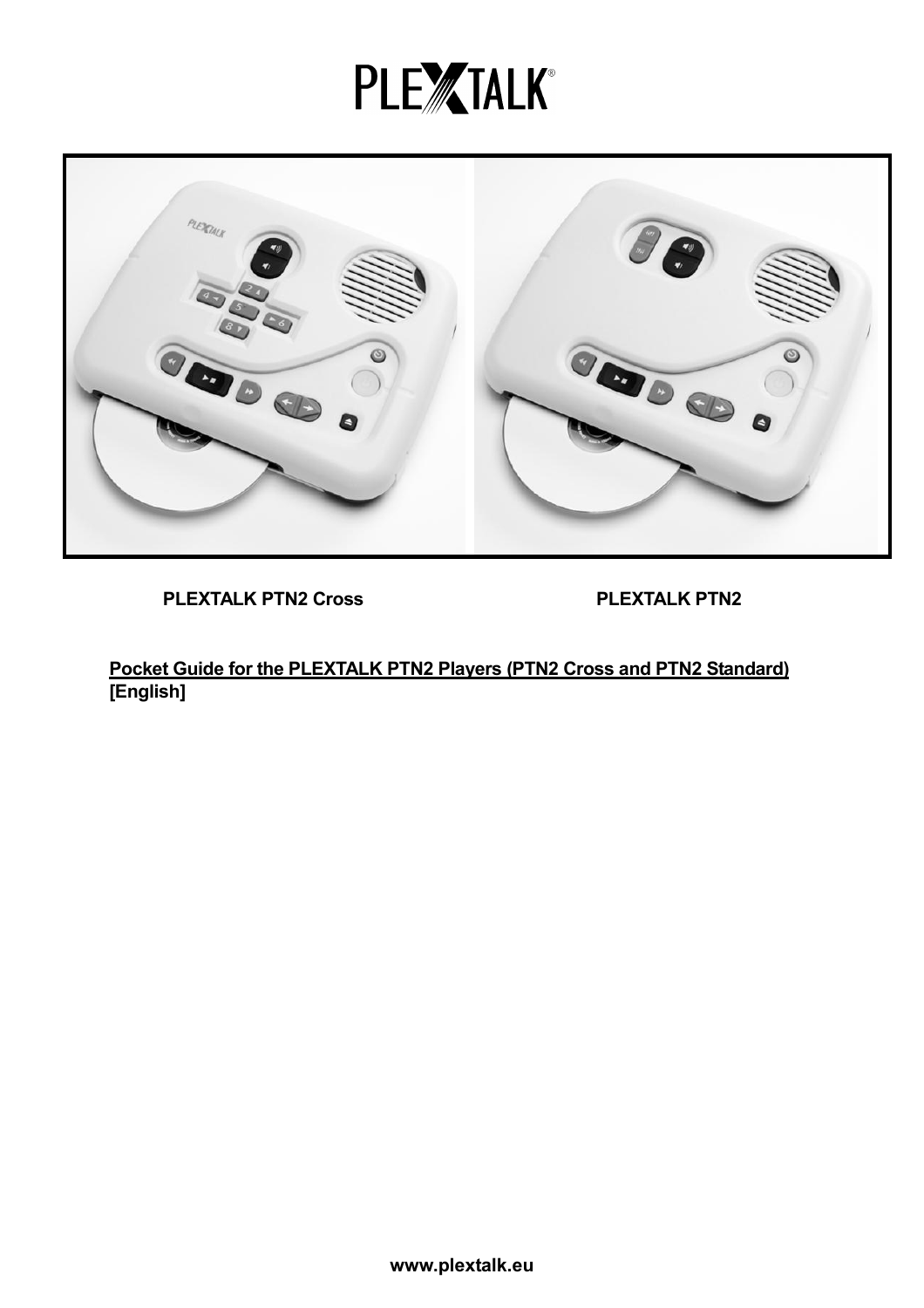

## Pocket Guide for the PLEXTALK PTN2 Players (PTN2 Cross and PTN2 Standard)

## 1. Key Layout with the Cover

(Remark: the up, down, left and right keys are not displayed on the standard version of the PTN2.)



## 2. Description of the PLEXTALK PTN2

- Speaker is at the upper right of the top surface.
- Under the speaker, there are four keys: Sleep Timer key, Power key, Eject key and Title key.
- On the upper side of the unit is the Volume key.
- On the lower side of the unit are the Rewind key, Play/Stop key and Fast Forward key.
- At the back face of the unit is the DC input terminal.
- At the left side, there are three items: SD card slot, headphone jack and USB slot.
- At the front side is the CD slot.

#### 3. Key Description

- Power Key: Turn the PTN2 on and off by pressing and holding for 2 seconds.
- Sleep Timer Key: Used to set the time for shutting down. Press this key to select the sleep timer with intervals from 15 minutes to 1 hour.
- **Eject Key: Used for ejecting a CD disc.**

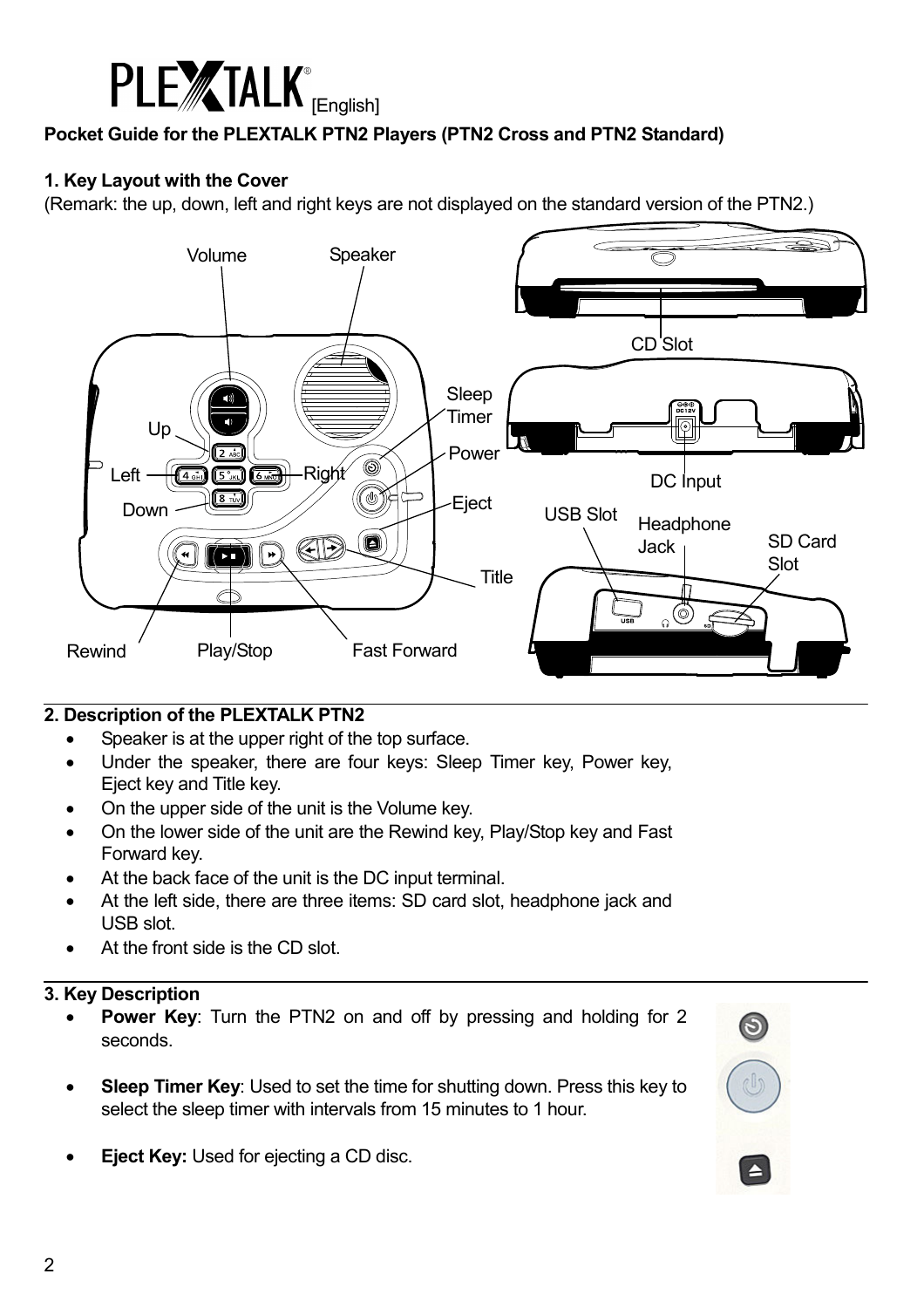- Title Key: Press the right side of the Title key to go to the next title, or the left side to go to the previous title. To select CD, SD or USB, press the right side and left side together.
- Volume Key: Press the upper or lower side to increase or decrease the volume.
- Up/Down Key: Press the up or down key to select the navigation level.
- **Left/Right Key:** Press the left key to move backward or the right key to  $\begin{bmatrix} 4 & 1 \\ 1 & 1 \end{bmatrix}$ move forward.
- Rewind Key: Press it briefly to move back to the previous phrase in a DAISY book, the previous track in an audio file or the previous paragraph in a text file. Press and hold this key to fast rewind.
- Play/Stop Key: To start and stop playback.
- **Fast Forward Key: Press it briefly to move forward to the next phrase in** a DAISY book, the next track in an audio file or the next paragraph in a text file. Press and hold this key to fast forward.

# 4. Examples

To play a DAISY book on a CD

- Insert the CD disc into the CD slot at the front side of PTN2.
- PTN2 starts playback automatically.
- Press the Play/Stop key to stop the playback.
- Press and hold the Fast Forward key to forward in time.
- Press and hold the Rewind key to rewind in time.
- Press the 2 or 8 key to select the navigation level then the 4 or 6 key to move back or forward in the selected level. (Remark: the up, down, left and right keys are not displayed on the standard version of the PTN2)

To play audio

Press the left side or right side of the Title key to select the audio followed by the Play/Stop key. And use the Fast Forward key or Rewind key to select the track.













 $\blacktriangleleft$  ))

 $\blacktriangleleft$ 



 $2<sub>1</sub>$ 

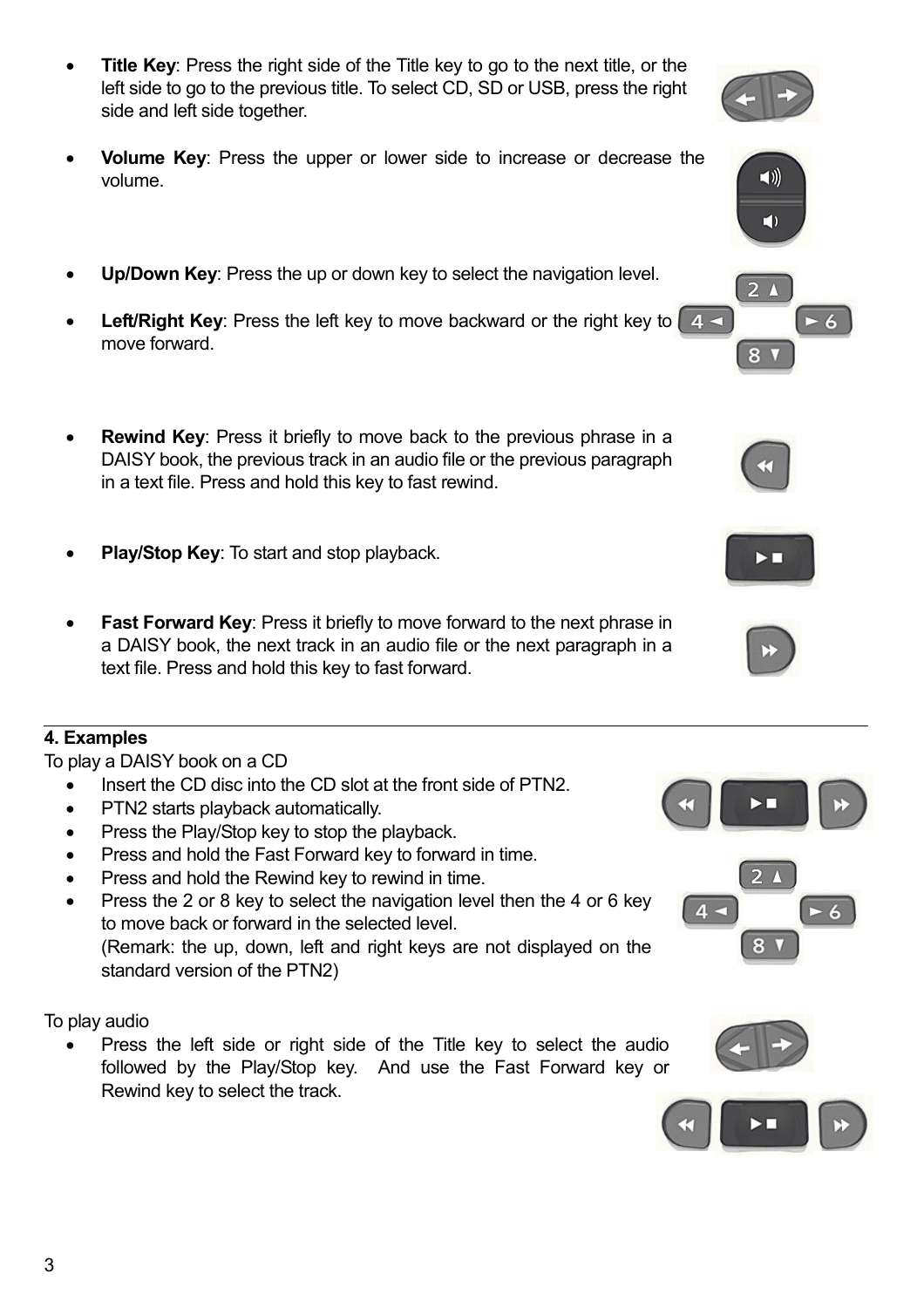#### 5. How to remove the cover



- Hold both sides of the bottom edge of the cover with your index fingers.
- Then take out gently the cover from the PTN2 unit.



## 7. Description of the PLEXTALK PTN2

- Speaker is at the upper right of the top surface.
- Under the speaker, there are five keys: Information key, Sleep Timer key, Power key, Eject key and Title key.
- On the upper side of the unit are the Tone key, Volume key and Speed key.
- Numeric keypad is in the center, including Star key and Hash key.
- Under the numeric keypad are the Rewind key, Play/Stop key and Fast Forward key.
- On the left side, there are four keys: Menu key, Bookshelf key, GoTo key and Bookmark key.
- At the back face of the unit is the DC input terminal.
- At the left side, there are three items: SD card slot, headphone jack and USB slot.
- At the front side is the CD slot.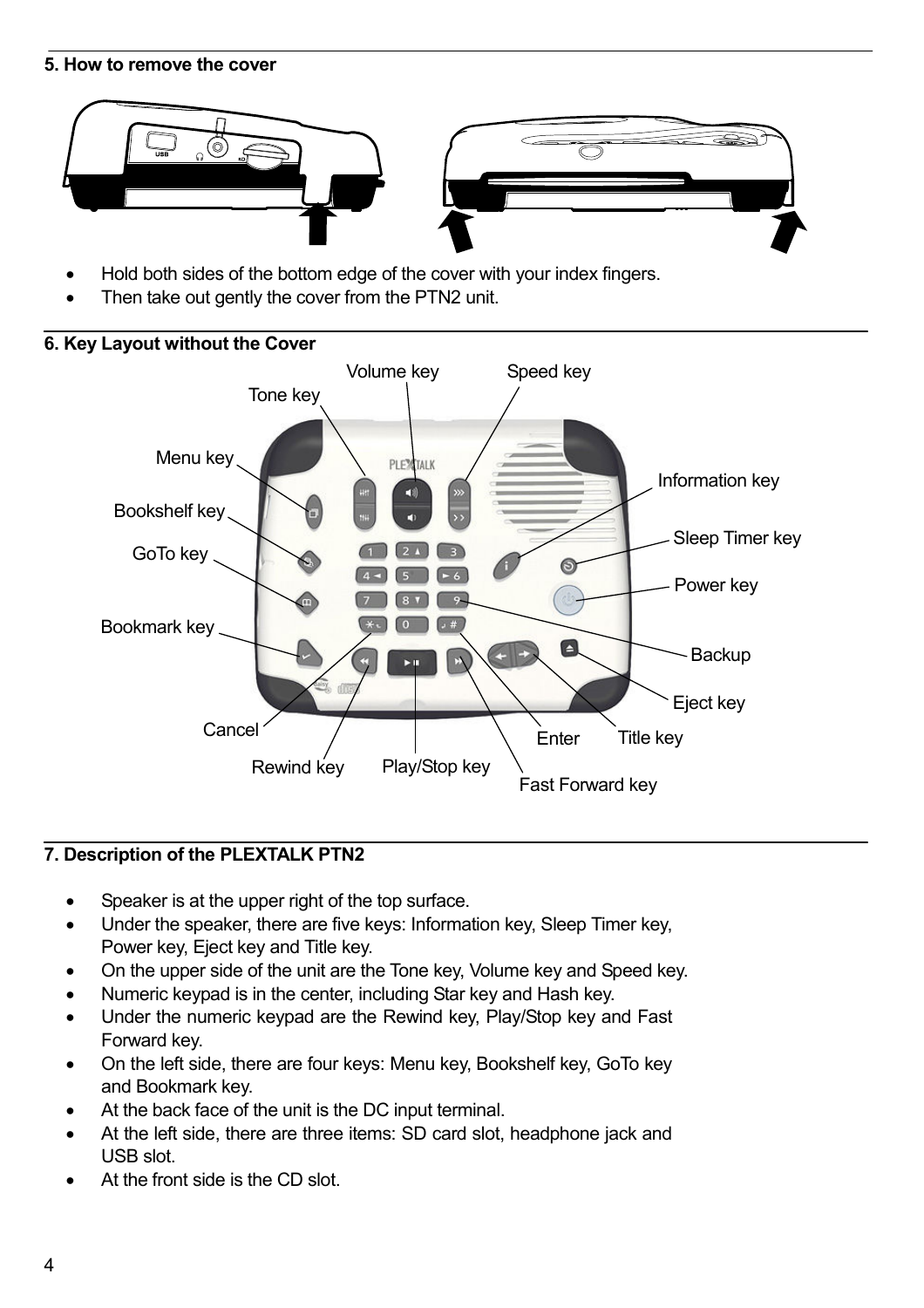#### 8. Key Description

- **Power Key:** Turn the PTN2 on and off by pressing and holding for 2 seconds.
- **Sleep Timer Key:** Used to set the time for shutting down. Press this key to select the sleep timer with intervals from 15 minutes to 1 hour.
- **Eject Key: Used for ejecting a CD disc.**
- Information Key: You can get information about the battery, current title and so on.
- Title Key: Press the right side of the Title key to go to the next title, or the left side to go to the previous title. To select CD, SD or USB, press the right side and left side together.
- Tone Key: Press the upper or lower side of the Tone key to boost the treble sound or bass sound.
- Volume Key: Press the upper or lower side to increase or decrease the volume.
- Speed Key: Press the upper or lower side to increase or decrease the speed.
- The 9 Key: To start the backup of a title on CD, SD or USB. You need to select a title to back up.
- The 0 Key: To activate the help function. This is the built-in manual which you can navigate through as a DAISY book.
- **Star Key:** To cancel entries in title selection, bookmark, the menu option and so on.
- Hash Key: To confirm entries in title selection, bookmark, the menu option and so on.
- **Rewind Key:** Press it briefly to move back to the previous phrase in a DAISY book, the previous track in an audio file or the previous paragraph in a text file. Press and hold this key to fast rewind.
- Play/Stop Key: To start and stop playback.
- **Fast Forward Key: Press it briefly to move forward to the next phrase in** a DAISY book, the next track in an audio file or the next paragraph in a text file. Press and hold this key to fast forward.

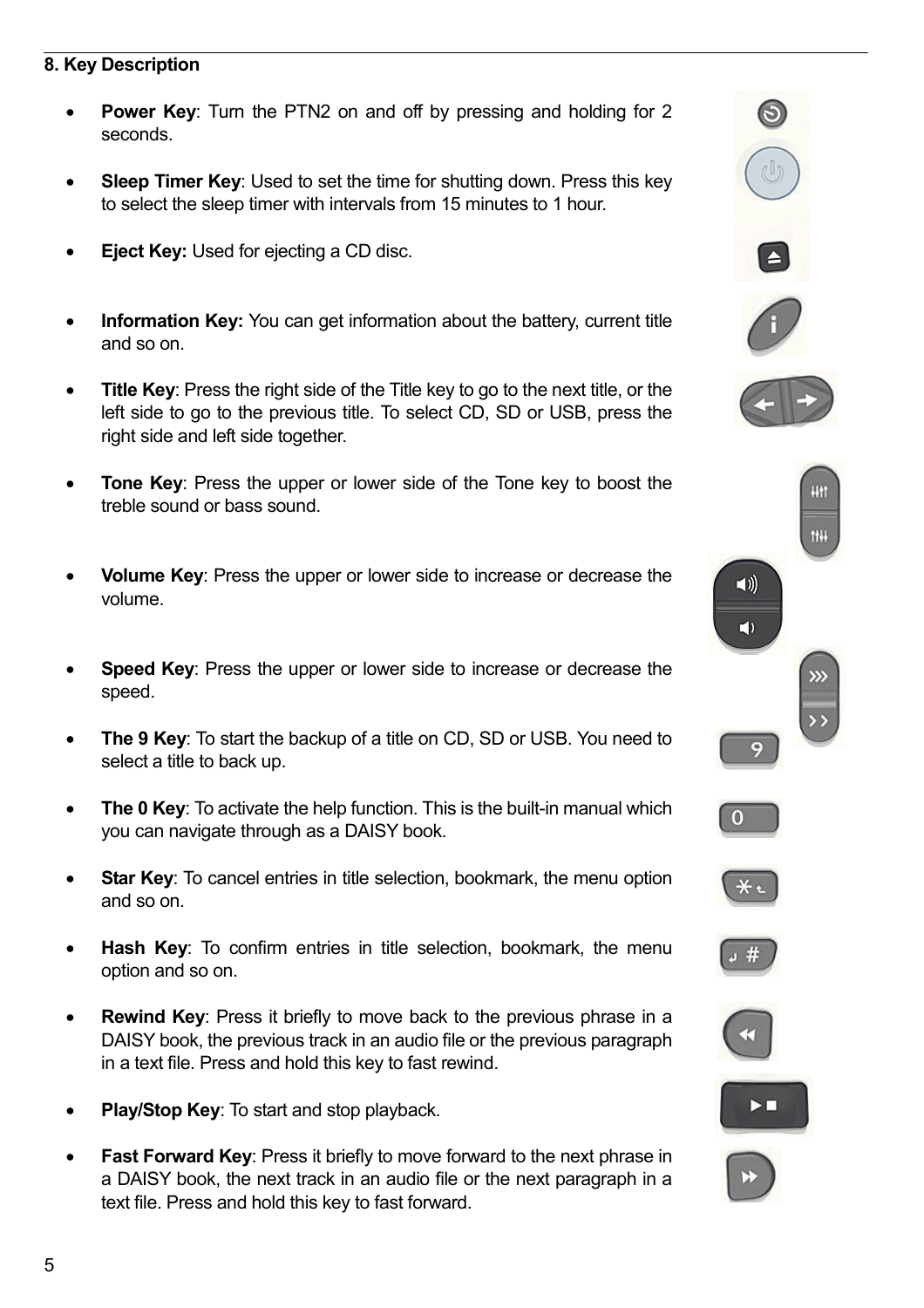6

- **Menu Key:** Press to activate the menu. You can choose from Playback Settings, Skippable, Media Management and System Settings. Holding this key enables the key describer mode.
- **Bookshelf Key**: Press this key repeatedly until the desired media is announced.
- GoTo Key: Navigate directly to a page or heading in a DAISY book, to a track or an album in audio or to a percentage in a text.
- Bookmark Key: Press once to go to a bookmark. Press twice to create a new bookmark. Press three times to remove a bookmark.

## 9. Examples

To play audio

- Press the left side or right side of the Title key to select the audio followed by the Play/Stop key. And use the Fast Forward key or Rewind key to select the track.
- You can also go directly to an album or track. Press the GoTo key and press the 7 key then press the Play/Stop key to play the 7th track in an album.

To play plain text file or MS Word DOC file

- Copy the file from a PC system to the SD card.
- Select the text file with the Title key.
- Press the Play/Stop key to play the file.
- The text to speech synthesizer reads the file. This can be done with either of the 2 voices, set in the System Settings of the menu option.
- You can navigate the file by sentence, word, character and so on when pressing the four arrow keys that are 2, 4, 6 or 8 key.

To make a backup from SD card to USB flash memory

- Connect the USB flash memory to the USB slot.
- Select the title to backup on the SD card.
- Press the 9 key to start the backup. Then follow the audio instructions.

To make a backup from USB flash memory or CD player to SD card

- Select the USB flash memory or CD by using the Bookshelf key.
- Select the title on the USB flash memory or CD.
- Press the 9 key to start the backup to the SD card and follow the audio instructions.